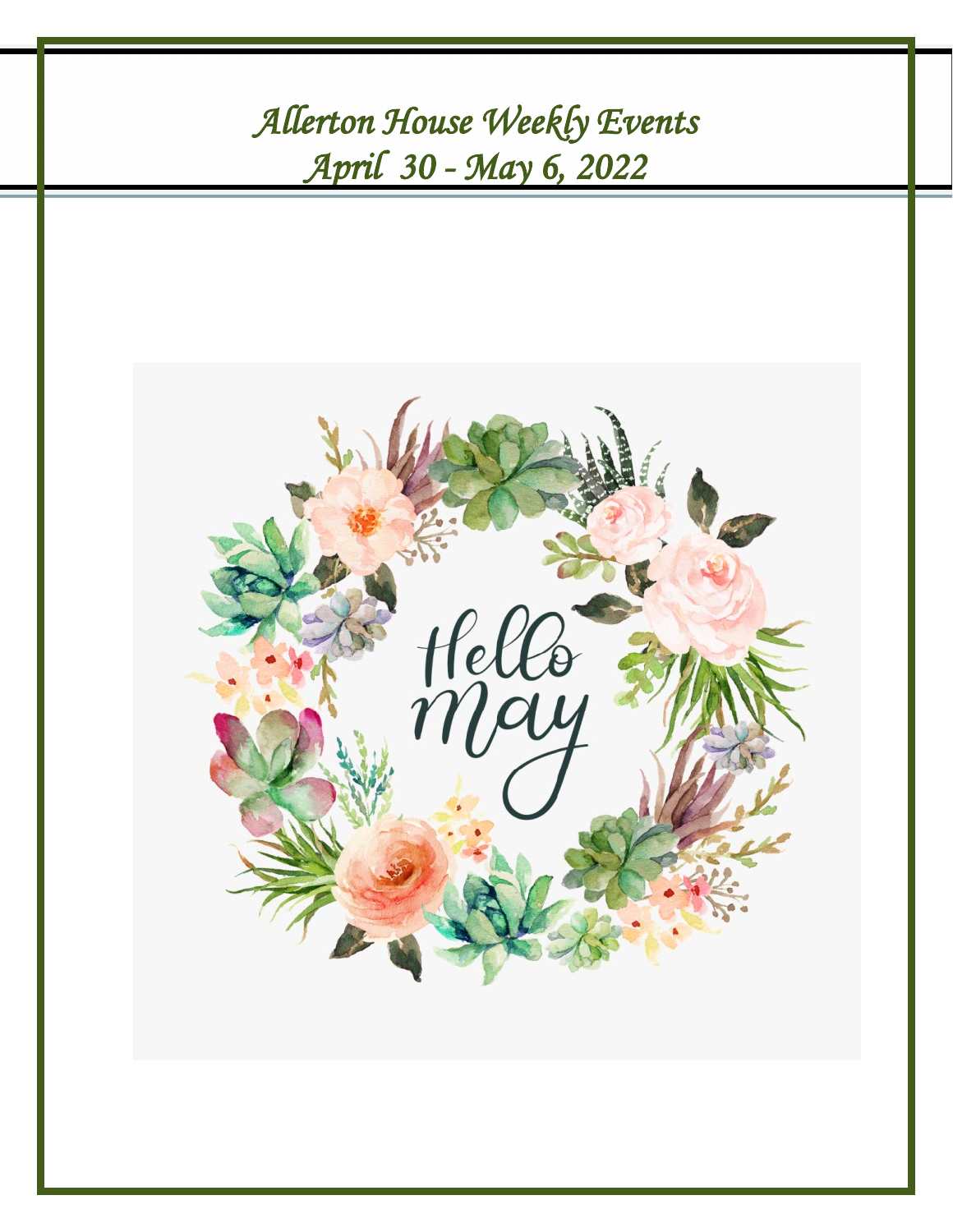**SATURDAY, APRIL 30, 2022**

**10:30 DAILY CHRONICLES AND SO MUCH MORE 1:00 JOIN IN ON THE FUN WITH PUZZLES 2:00 COME ON DOWN FOR BINGO 3:00 SWEET TRIO DUO IN THE WINSLOW ROOM**

**SUNDAY, MAY 1 , 2022**

**9:30 AM ST. CECELIA BOSTON SUNDAY MORNING CATHOLIC MASS LIVE STREAMED IN THE LIBRARY. 10:30 WORSHIP TRANSPORTATION TO ST. CHRISTINE'S 10:30 DAILY CHRONICLES AND SO MUCH MORE 1:00 CELTICS GAME & PIZZA 2:00 OUTSIDE SOCIAL 3:00 CRUISIN DUO IN THE WINSLOW ROOM**

**MONDAY, MAY 2 , 2022**

**8:00 OPEN FITNESS IN THE FITNESS CENTER 10:00 LONG & STRONG/BASIC BALANCE IN THE WINSLOW 10:30 POSTURE PERFECT IN THE WINSLOW ROOM 11:00-1:00 GENERAL STORE IS OPEN 11:00 MORNING MOVE IN THE WINSLOW ROOM 12:00 OPEN FITNESS IN THE FITNESS CENTER**

**10:30 DAILY CHRONICLES AND SO MUCH MORE 1:00 TRIVIA 2:00 LEFT CENTER, RIGHT 3:00 BINGO IN THE COUNTRY KITCHEN**

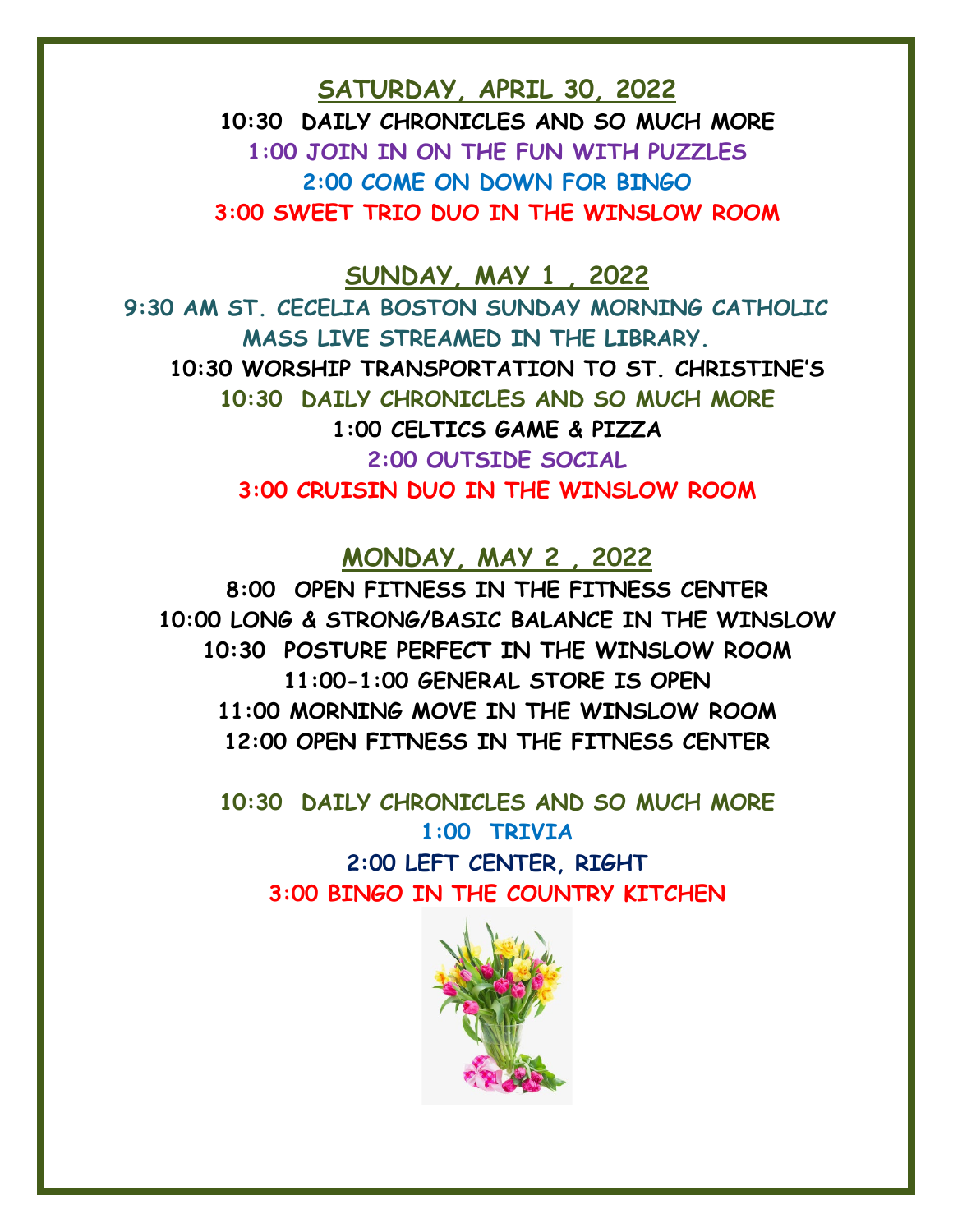## **TUESDAY MAY 3, 2022**

**8:00 OPEN FITNESS IN THE FITNESS CENTER 9:30 GENTLE MORNING YOGA IN THE WINSLOW ROOM 10:30 LONG & STRONG IN THE WINSLOW ROOM 11:00 MID MORNING MOVE/BASIC BALANCE /WINSLOW 12:00 OPEN FITNESS IN THE FITNESS CENTER**

**9:30 TELEVISED MASS IN THE THEATRE 10:00 HEARING SPECIALIST IN WELLNESS 10:00 DAILY CHRONICLES & SO MUCH MORE IN LIVING ROOM 1:00 LET'S GO TO THE ZOO IN THE COUNTRY KITCHEN**



# **2:00 HANGMAN WITH KIM 3:00 BINGO WHO WILL FILL THE CARD FIRST? 3:00 PM BANANAGRAMS WITH VAL AND COLLEEN IN PALM CAFE**

#### **WEDNESDAY, MAY 4, 2022**

**8:00 OPEN FITNESS IN THE FITNESS CENTER 9:00-4:00 HAIR SALON HOURS 10:00 LONG & STRONG/BASIC BALANCE IN THE WINSLOW 10:30 POSTURE PERFECT IN THE WINSLOW ROOM 11:00-1:00 GENERAL STORE IS OPEN 11:00 MORNING MOVE IN THE WINSLOW ROOM 12:00 OPEN FITNESS IN THE FITNESS CENTER**

**10:00 DAILY CHRONICLES & SO MUCH MORE IN LIVING ROOM 11:00 LUNCH TRIP TO GRANITE LINKS IN QUINCY 3:00 WACKY WEDNESDAY WITH STEVE LANZILOTTA**